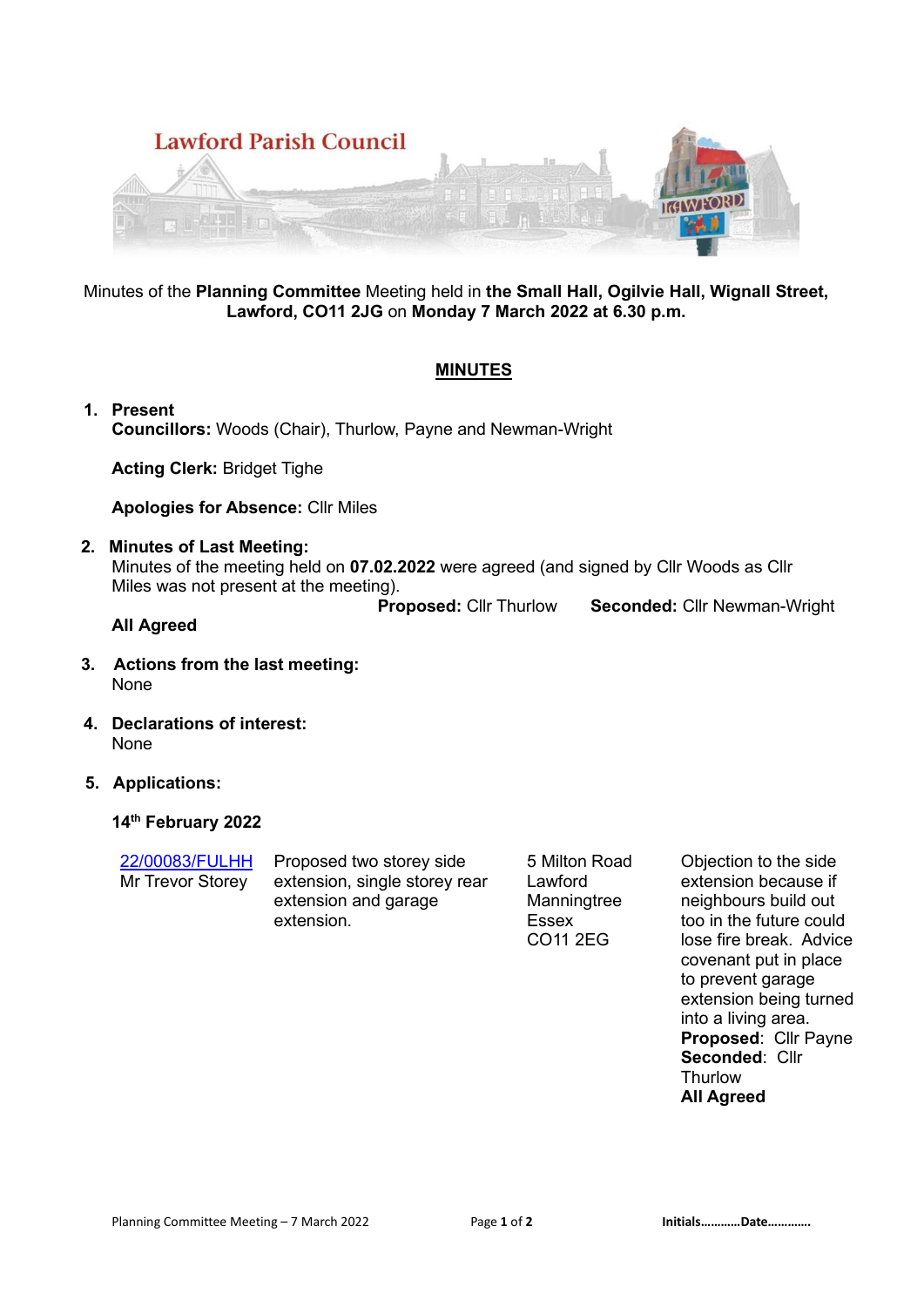| 22/00131/FULHH | Proposed demolition of                                                                                        | 15 Lydgate                                                | No objection. |
|----------------|---------------------------------------------------------------------------------------------------------------|-----------------------------------------------------------|---------------|
| Mr Clive Ellis | existing conservatory and                                                                                     | Close                                                     |               |
|                | construction of single storey<br>lean to rear extension<br>(Variation to design as<br>approved 20/01820/FUL). | Lawford<br>Manningtree<br><b>Essex</b><br><b>CO11 2SU</b> | All agreed    |

# **6. Applications Determined:**

### **7 th February 2022**

| 21/00650/OUT<br>Approval -<br>Outline<br>31.01.2022<br>Committee<br>Decision                               | Mr Steven<br>Rose - Rose<br><b>Builders</b>        | Variation of Condition 9<br>(Delivery of various<br>highways improvement<br>works) of approved<br>application<br>15/00876/OUT<br>(corresponding Condition<br>6 of a recently approved<br>variation application<br>20/00458/OUT). | Land East of<br><b>Bromley Road</b><br>Lawford<br><b>Essex</b><br><b>CO11 2HS</b>                                                                                                              | No comment<br>All agreed |
|------------------------------------------------------------------------------------------------------------|----------------------------------------------------|----------------------------------------------------------------------------------------------------------------------------------------------------------------------------------------------------------------------------------|------------------------------------------------------------------------------------------------------------------------------------------------------------------------------------------------|--------------------------|
| 21/01295/FUL<br>Application<br>Withdrawn<br>01.02.2022<br>Delegated<br>Decision                            | Mr Harrison<br>Jones - HMJ<br><b>Contracts Ltd</b> | Construction of a 4<br>bed family chalet<br>style dwelling.                                                                                                                                                                      | <b>Newly Formed</b><br><b>Parcel of Land</b><br><b>Sectioned From The</b><br>Original<br>Landownership of<br>Property<br>46 Harwich Road<br>Lawford<br>Manningtree<br><b>Essex</b><br>CO11 2LS | No comment<br>All agreed |
| 21/02020/FULH<br>H<br>Approval - Full<br>01.02.2022<br>Delegated<br>Decision                               | Mr and Mrs<br>Edward<br><b>Drewnowski</b>          | Proposed single<br>storey side extension<br>for private use.                                                                                                                                                                     | 12 Seaton Close<br>Lawford<br>Manningtree<br><b>Essex</b><br><b>CO11 2EU</b>                                                                                                                   | No comment<br>All agreed |
| 21/02105/LUPRO<br>$\pmb{P}$<br>Lawful Use<br>Certificate<br>Granted<br>04.02.2022<br>Delegated<br>Decision | Mr Northover and<br><b>Miss Bell</b>               | Proposed single storey<br>side extension.                                                                                                                                                                                        | 3 Munnings Way<br>Lawford<br>Manningtree<br><b>Essex</b><br>CO11 2LQ                                                                                                                           | No comment<br>All agreed |